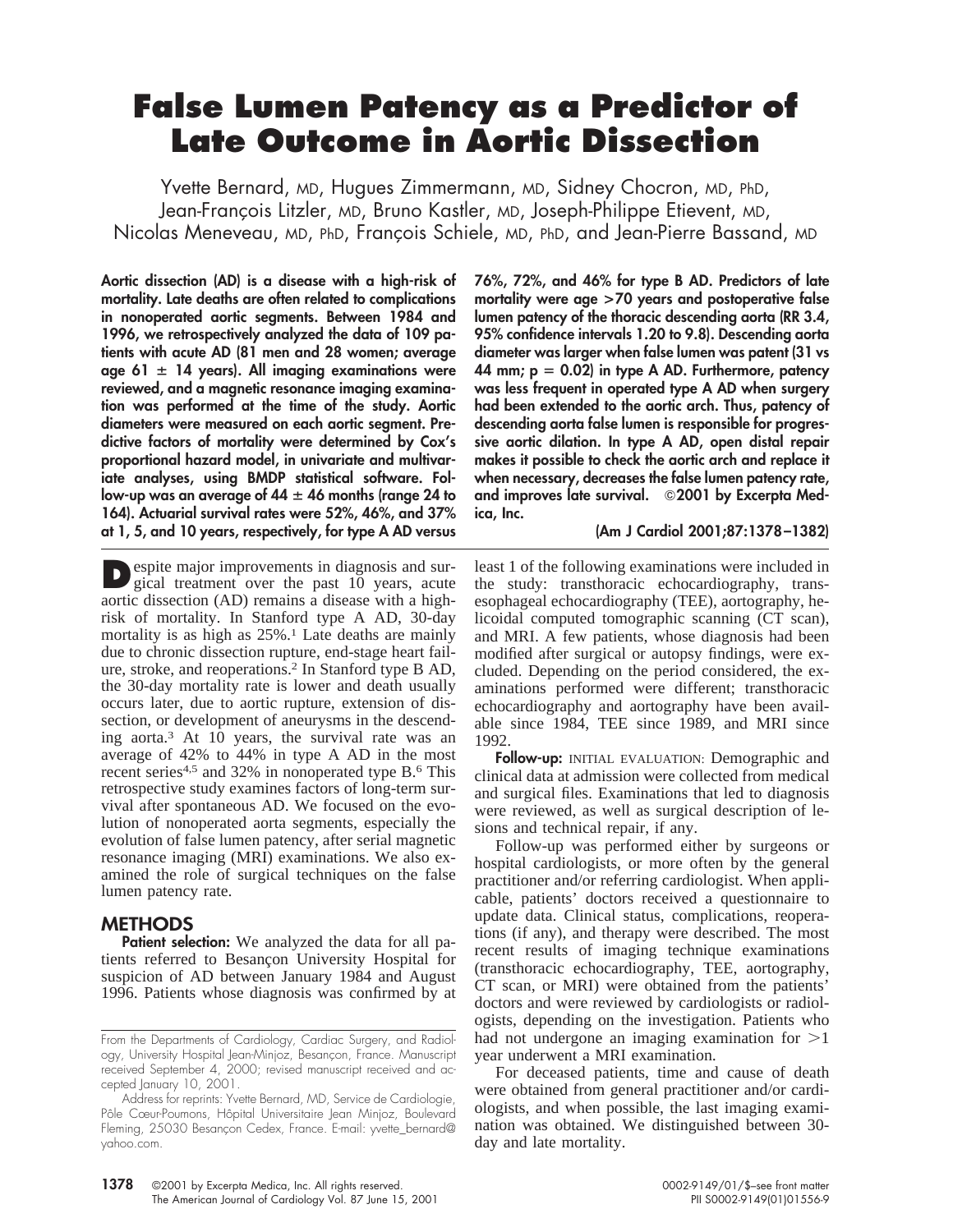**Magnetic resonance imaging examination:** A Siemens Magnetom 1.5-T (Erlangen, Germany) device was used, with a standardized protocol, including electrocardiographic-gated spin echo sequences and cine MRI sequences, with a repetition time of 22 to 40 ms. The presence of an intimal tear was mandatory to confirm diagnosis. Extension of the intimal tear, as well as false lumen patency, and complications were sought in each patient. Aortic diameters were measured on each aortic segment, that is, ascending aorta or segment I (transverse axial plane), aortic arch or segment II (frontal plane), and descending aorta or segment III (transverse axial plane at the level of the left atrium). Measurements included the whole aortic lumen and 1 aortic wall thickness. All measurements were assessed by 2 independent radiologists, who were blinded to the data.

**Statistical analysis:** Predictive factors of 30-day mortality were determined by logistic regression, in univariate analysis. Multivariate analysis included prognostic factors with a p value  $\leq 0.20$  at univariate analysis. Predictive factors of late mortality were determined by Cox's proportional hazard model, by univariate analysis first. Multivariate analysis included prognostic factors with p value  $\leq 0.20$  at univariate analysis. Statistical analysis was performed with BMDP statistical software (BMDP Corp, Los Angeles, California). Comparison between groups was performed by a chi-square test for qualitative variables and by a Mann-Whitney nonparametric test of quantitative variables. A p value  $< 0.05$  was considered statistically significant.

#### **RESULTS**

**Patient population:** Between January 1984 and August 1996, 109 patients with AD were included in the study. There were 81 men (74%) and 28 women (26%); average age was  $61 \pm 14$  years (range 21 to 83). Sixty patients (55%) had hypertension, 32 of whom were on therapy. Nine patients had Marfan's syndrome (average age  $33 \pm 9$  years), which had been previously undiagnosed, and was diagnosed at clinical examination and by the systematic examination of the removed aorta.

Acute AD was diagnosed by  $\geq 1$  of the following: transthoracic echocardiography, TEE, CT scan, or MRI. Use of these different modalities varied according to the period considered; transthoracic echocardiography was performed in nearly all cases. Until 1993, diagnosis was made by aortography in most cases. Conversely, beginning in 1993, multiplane TEE was performed alone in most patients. CT scan and/or MRI was performed when the other examinations were inconclusive.

Eighty patients (73%) had Stanford type A AD and 29 (27%) had type B AD. Sixty-seven patients had aortic regurgitation at admission, 37 experienced collapse, 23 patients with cardiac tamponade had type A AD, 38 patients had neurologic complications (cerebral or paraplegia in 10 patients with type B AD), and 19 had renal failure.

Fifty-six patients underwent emergency surgery;

**TABLE 1** Surgical Technique in Operated Type A Acute Aortic Dissection

| Surgical Procedure                                                                                                                                                                      | No. of Patients (%)                                                             |
|-----------------------------------------------------------------------------------------------------------------------------------------------------------------------------------------|---------------------------------------------------------------------------------|
| Composite valved conduit<br>Endoaortic graft<br>Supracoronary graft<br>Valvular prosthesis<br>Aortic valve resuspension<br>Aortic arch surgery<br>Aortic clamping<br>Open distal repair | 22(41)<br>10(18)<br>22(41)<br>23(41)<br>3(5)<br>$10*$ (18)<br>35(65)<br>19 (35) |
| *Among those 10 patients, 9 had type A and 1 had type B AD. No<br>"elephant trunk" arch replacement was performed.                                                                      |                                                                                 |

whereas 53 patients received only medical treatment. According to anatomic type, 54 patients with type A AD (68%) underwent surgery (16 died before operation and 10 were excused due to age and/or neurologic complications) versus 2 patients (7%) who had type B AD. The types of operations are listed in Table 1. Deep hypothermia with circulatory arrest and cerebral protection using retrograde venous perfusion, allowing an open distal repair, $6-10$  has been systematically used since 1993 by our referring surgical team. Neither anterograde aortic perfusion during cardiopulmonary bypass nor recannulation of the aortic prosthesis after completion of aortic repair were routinely used. Sutures were systematically reinforced by Teflon as well as by GRF glue (Pharmacie Central du CHU, Besançon, France).

Medical treatment consisted mainly of antihypertensive medications. Of the 71 patients who survived the in-hospital period, 59 received antihypertensive therapy, 35 of whom were on  $\beta$ -blocker treatment.

**Survival:** Follow-up was an average of  $44 \pm 46$ months (range 24 to 164). Global mortality was 54% at the end of the study. Survival rates for the whole group were 53% at 5 years and 40% at 12 years; 35% of patients died during the first 30 days.

Among the patients with type A AD, 16 patients (20%) died before operation and another 18 (23%) died during the in-hospital period. Among the patients who underwent surgery, 12 of 54 (23%) died during the in-hospital period. Before 1993, 15 of 55 patients (27%) died before operation compared with 1 of 25 patients (6%) between 1993 and 1996 ( $p \le 0.05$ ). Average age of the 15 patients who died before operation before 1993 was  $60 \pm 11$  years; none had Marfan's syndrome, the average delay between onset of symptoms and admission was  $14 \pm 6$  hours (range 1 to 48), 6 patients experienced collapse, and 4 had cardiac tamponade at admission; 9 of 15 patients (60%) underwent aortography. Actuarial survival rate of patients with type A AD was 52%, 46%, and 37% at 1, 5, and 10 years, respectively (Figure 1).

Among patients with type B AD, 3 (13%) died during the in-hospital period. Survival rates were 76%, 72%, and 46% at 1, 5, and 10 years, respectively, which was significantly higher than for type A AD (Figure 1).

Conversely, if we consider only patients with type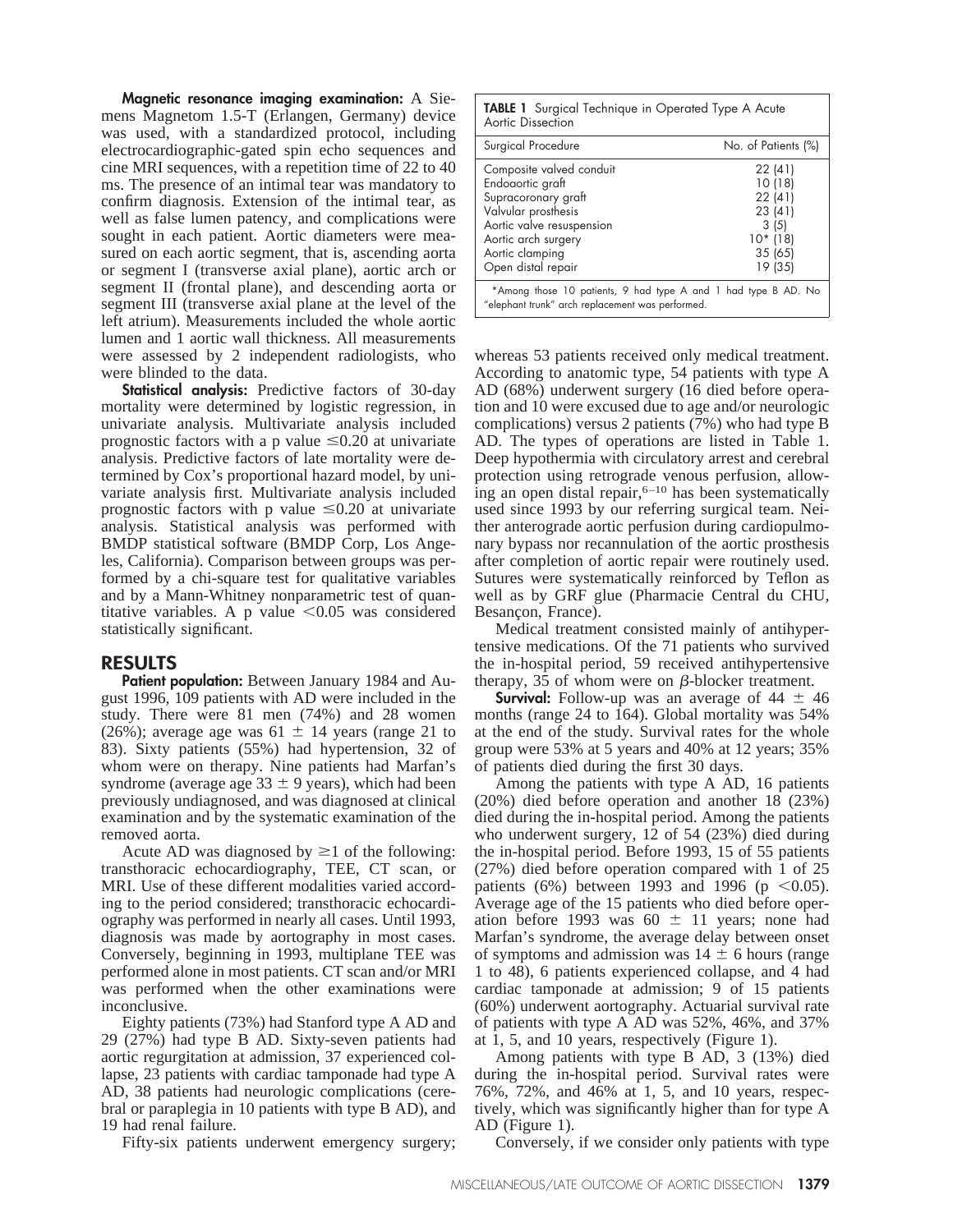

**FIGURE 1. Actuarial survival according to dissection type (percent).**



**FIGURE 2. Long-term survival of patients who survived the inhospital period. Abbreviations as in Figure 1.**

A who underwent emergency surgery, their survival rate was 65%, 57%, and 46% at 1, 5, and 10 years, respectively; the difference with the type B survival rates were not significant.

In the same way, if we consider only patients who had survived the in-hospital period, actuarial survival rate at 10 years was 57% for type A versus 51% for type B  $(p = NS)$  (Figure 2).

CAUSE OF DEATH: The cause of death was identified in 54 of 56 cases (96%). Thirty-seven deaths (66%) were directly linked to AD, whereas 9 (16%) were due to other cardiac causes, 8 (14%) were due to other causes (cancer, sepsis, and so forth), and 2 remain unknown.

REOPERATIONS: Thirteen patients had late surgery, which included reoperation in 9 patients with type A AD, and an initial operation in 4 patients with type B AD, who had only received medical treatment at initial presentation. Average delay for late operation was 47.6 months and overall mortality was 31% (4 of 13). The late operation rate was 11% for type A AD; patients underwent reoperation because of complications on surgical graft or aneurysmal dilation of the nonoperated aortic segments (4 false aneurysms due to graft dehiscence, 3 recurrent dissections, and 2 patients with type A AD who developed aneurysms in the thoraco-abdominal descending aorta, 4 patients with type B who developed aneurysms in the ascending aorta). Two patients who underwent reoperation had Marfan's syndrome.

**Predictive factors of 30-day mortality:** In univariate analysis, predictive factors of 30-day mortality were age  $>70$  years, type A AD, absence of Marfan's syndrome, collapse, pericardial tamponade, neurologic complications, renal failure, and diagnosis ascertained by aortography instead of echocardiography

**TABLE 2** Predictive Factors of Long-term Mortality (univariate analysis) for the Whole Group

| Variable                                                                  |     | Class Relative Risk | 95% CI         |
|---------------------------------------------------------------------------|-----|---------------------|----------------|
|                                                                           |     |                     |                |
| Sex                                                                       | M   | 1                   |                |
|                                                                           | F   | 0.82                | $0.26 - 2.53$  |
| Age (yrs)                                                                 | <70 |                     |                |
|                                                                           | >70 | 5.9                 | $2.08 - 16.6*$ |
| Preop hypertension                                                        | No. |                     |                |
|                                                                           | Yes | 1.3                 | $0.5 - 3.46$   |
| Preop treated hypertension                                                | No. |                     |                |
|                                                                           | Yes | 0.74                | $0.16 - 3.32$  |
| $\beta$ -blocker treated                                                  | No  |                     |                |
| hypertension                                                              |     |                     |                |
|                                                                           | Yes | 1.24                | $0.40 - 2.46$  |
| Stabilized hypertension                                                   | No  |                     |                |
|                                                                           | Yes | 0.94                | $0.26 - 3.3$   |
| Stanford type                                                             | A   |                     |                |
|                                                                           | B.  | 1.3                 | $0.48 - 3.5$   |
| False lumen patency (preop)                                               | No. |                     |                |
|                                                                           | Yes | 1.7                 | $0.60 - 4.8$   |
| False lumen patency (postop)                                              | No. |                     |                |
|                                                                           | Yes | 3.2                 | $1.17 - 8.8*$  |
| *Variables with a $p < 0.20$ included in multivariate analysis.           |     |                     |                |
| $Cl =$ confidence interval; Preop = preoperative; postop = postoperative. |     |                     |                |

alone. Multivariate analysis showed older age, collapse, and neurologic complications to be predictive of in-hospital mortality.

**Factors influencing late mortality:** Of the 71 patients who survived the first 30 days, long-term data were available for 61. Duration of follow-up was an average of  $57 \pm 43$  months. The following variables were tested at univariate analysis: age, gender, hypertension, treated hypertension, hypertension treated with  $\beta$ blockers, correctly stabilized hypertension, Stanford type, and descending aorta false lumen patency preoperatively and during follow-up. Whatever the analysis, univariate or multivariate, and whatever the dissection type, only 2 factors were found predictive of late mortality: age  $>70$  years and postoperative false lumen patency of the thoracic descending aorta (Table 2). Obviously, false lumen patency, as assessed by MRI, was the strongest predictor of late outcome. Postoperative treatment with  $\beta$  blockers reduced late mortality only in type B AD (RR 0.23, 95% confidence intervals 0.05 to 0.93).

**Evolution of false lumen patency and of aortic diameters:** Initial investigations (transthoracic echocardiography, TEE, angiography, or others, according to the period considered) showed a false lumen patency of the descending aorta in 37% of patients with type A AD and in 100% of patients with type B. In patients who survived the in-hospital period, iterative MRI examinations showed a tendency toward an occlusion of the false lumen, which remained patent in 17% of patients with type A AD (Table 3) and in 48% of patients with type B AD at 5 years.

Increasing thoracic descending aorta diameters is the main concern for long-term evolution, because the ascending aorta is either prosthetic in most type A AD or normal in type B AD, and because the aortic arch is very difficult to measure precisely for technical reasons. In type A AD, the average descending aorta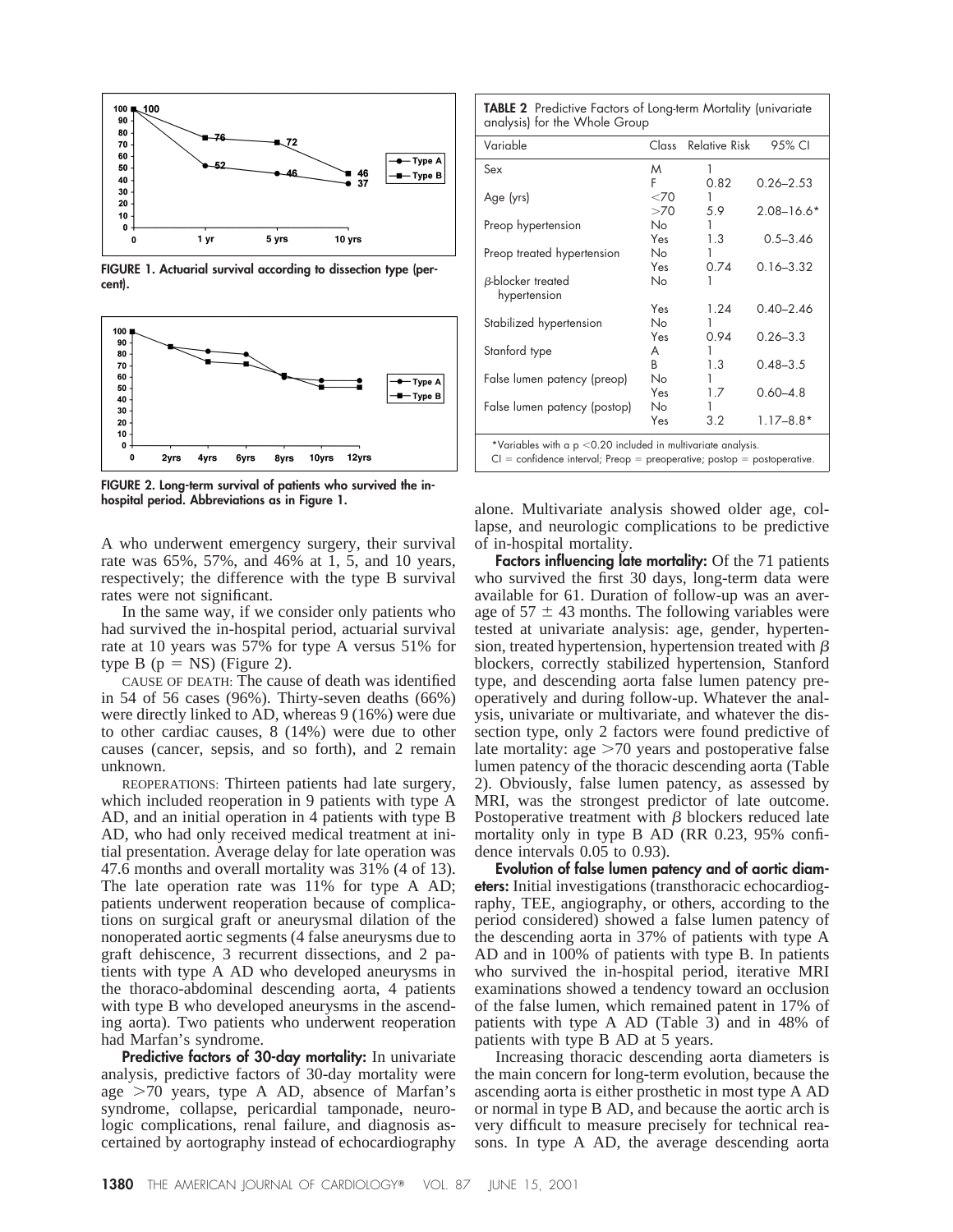**TABLE 3** Descending Aorta False Lumen Evolution in Type A Aortic Dissection in Patients Who Survived the In-hospital Period

| False Lumen Patency                                        |                                                         |                            |                                            |                                    |                                     |
|------------------------------------------------------------|---------------------------------------------------------|----------------------------|--------------------------------------------|------------------------------------|-------------------------------------|
|                                                            | Whole<br>Group<br>$(n = 42)$                            | p Value                    | Aortic Clamping<br>$(n = 30)$              | Open Distal Repair<br>$(n = 12)$   | p Value                             |
| Preoperative<br>6 <sub>mo</sub><br>2 yrs<br>4 yrs<br>5 yrs | 15 (37%)<br>14 (33%)<br>14 (33%)<br>13 (31%)<br>7 (17%) | NS<br>NS<br>NS<br>$<$ 0.05 | 11 (36%)<br>12 (40%)<br>12 (40%)<br>7(23%) | 3(25%)<br>2(16%)<br>2(8%)<br>1(8%) | NS<br><b>NS</b><br>< 0.05<br>< 0.05 |

| TABLE 4 Evolution of Descending Aorta Diameter in Type A<br>Aortic Dissection, According to False Lumen Patency |
|-----------------------------------------------------------------------------------------------------------------|
|                                                                                                                 |

| False Lumen Diameter (mm) |                                                 |                                               |                            |
|---------------------------|-------------------------------------------------|-----------------------------------------------|----------------------------|
| Year                      | Not Patent                                      | Patent                                        | p Value                    |
| 2.5                       | $26 (n = 19)$<br>$26 (n = 11)$<br>$26 (n = 13)$ | $38(n = 11)$<br>$36 (n = 10)$<br>43 $(n = 6)$ | < 0.05<br>< 0.05<br>< 0.05 |

diameter did not increase significantly over a 5-year period (from  $30 \pm 6$  to  $31 \pm 10$  mm, p = NS). In type B AD, all patients who had a descending aorta diameter that increased to  $>55$  mm during follow-up died (3 patients), or were reoperated on for replacement of the descending aorta (4 patients).

Moreover, for the whole group, descending aorta diameter was an average of 31 mm when the false lumen was not patent versus 43 mm when the false lumen was patent ( $p = 0.02$ ), confirming that aneurysmal evolution of the descending aorta is linked to false lumen patency. The link between patent false lumen and aortic enlargement was clearly demonstrated for type A AD (Table 4), but not for type B AD because of the small number of patients in this subgroup.

Last, in operated type A AD, surgical techniques had direct influences on descending aorta false lumen patency at long-term follow-up (Table 3). Extension of surgical reparation to the aortic arch under deep hypothermia allowed for closure of intimal tear entry site more often and reduced late false lumen patency.

### **DISCUSSION**

AD remains a high mortality disease, with a survival rate of about 40% at 10 years, whatever the type of AD. Factors of in-hospital mortality are well identified, including older age  $(>=70$  years) and severe complications at initial presentation. Similar survival rates and factors of mortality have been reported by others.1,3,4,6 It is interesting that early and late mortality did not differ significantly between patients who had survived after type A AD surgery and patients with type B AD. We should consider that patients in both groups have the same disease, with comparable life expectancy, and may have similar risks of complications involving nonoperated aortic segments.

A dramatic decrease in very early mortality of type A AD has been observed since 1993: in our series, 27% of patients (15 of 55) died preoperatively before 1993 versus 4% of patients (1 of 25) after 1993, although the characteristics of these patients were not different from those of the whole population. Since 1993, diagnosis has been established by multiplane TEE alone, instead of angiography, which is a less invasive approach and makes it possible to shorten preoperative delay.<sup>11–16</sup>

Rizzo et al<sup>15</sup> showed that angiography was responsible for an increased mortality rate. In contrast, it has been found that TEE has a sensitivity as high as  $97\%$ <sup>11,12</sup> and a specificity of 77%12 for the diagnosis of AD; moreover, it permits determination of anatomic type, and shows entry site and complications (e.g., aortic insufficiency or pericardial effusion). Noninvasive management of patients suspected of AD has been recommended since the early 1990s.11–16 Nienaber et al,12 in their review of noninvasive procedures allowing diagnosis of AD, proposed MRI in hemodynamically stable patients and TEE in others, but MRI is seldom available in an emergency. At the same time, our surgical team changed their technique and all patients are currently undergoing surgery under deep hypothermia with circulatory arrest and retrograde cerebral perfusion through the superior vena cava.7,10,17,18 This technical improvement has made it possible to avoid clamp damage to the aorta beyond the distal graft anastomosis and to perform an open distal repair, allowing extension of aortic exploration and repair of the aortic arch when necessary. Svensson et al19 reported a decrease of in-hospital mortality due to surgery under deep hypothermia. The combination of these 2 factors, diagnosis by TEE alone and open distal repair, has been responsible for improvement of early survival since 1993.

A surprising fact was a better short-term prognosis in patients with Marfan's syndrome, which is probably due to the much younger age in this subgroup  $(33 \pm 9 \text{ vs } 61 \pm 14 \text{ years}$  for the whole group). The same observations have been made by Gott et al<sup>20</sup> in a series of 270 patients. Patients with Marfan's syndrome have, however, a higher rate of reoperation than other patients, 33% in our series, 39% in others' series<sup>2,21</sup>

Factors of late mortality, either by univariate or by multivariate analysis, were older age and descending aorta false lumen patency, demonstrated by MRI, which was the strongest predictor of late mortality. It is then of vital importance to follow patients indefinitely for evolution of false lumen and aortic diameters by iterative imaging examinations: by TEE, which is difficult for patients to accept, MRI, or helical CT scan.22–24 Similar observations have been made by other investigators in larger series.<sup>14,24-26</sup> In 1993, Erbel et al<sup>14</sup> showed that false lumen patency signif-